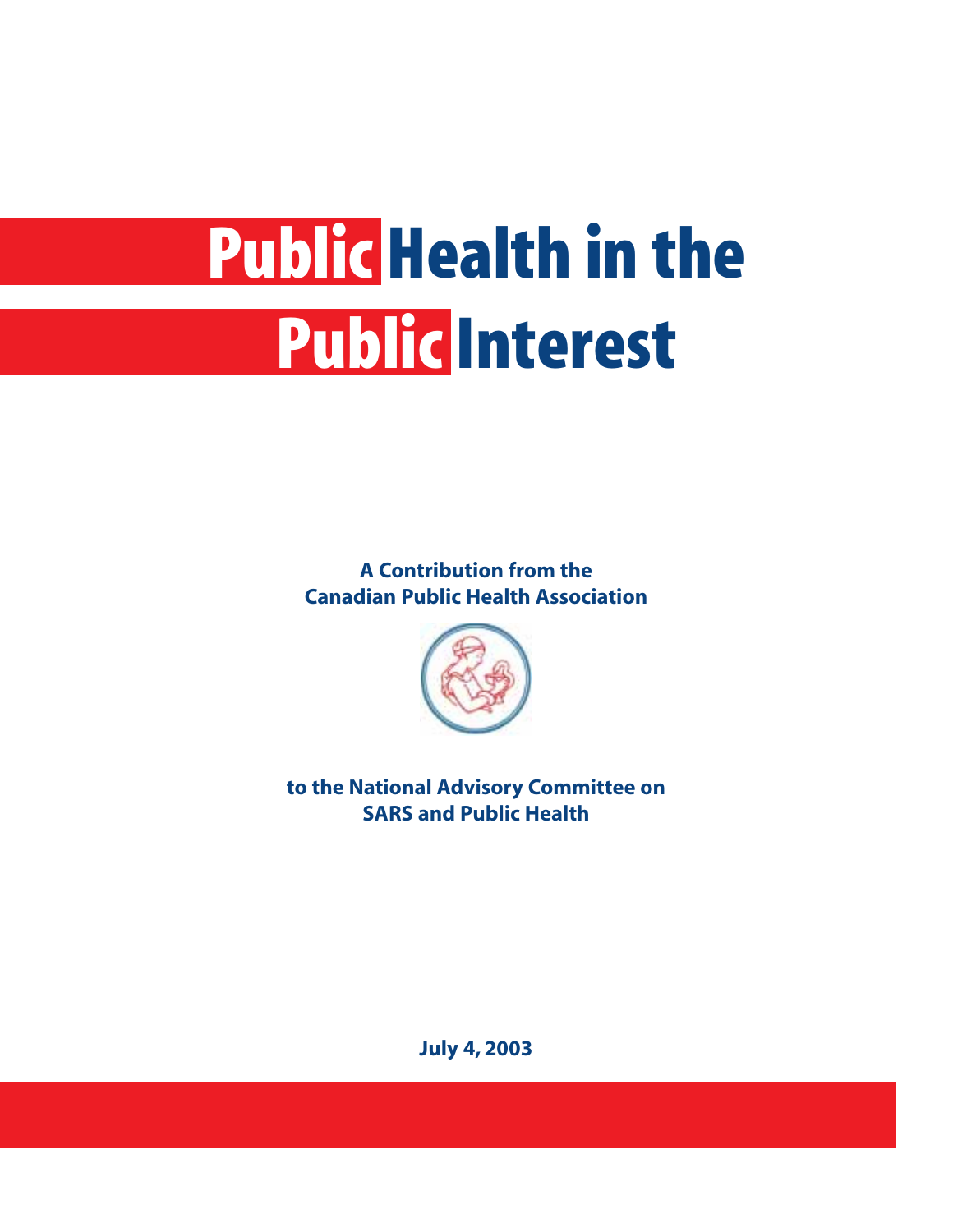#### **CPHA Mission Statement**

The [Canadian Public Health Association \(CPHA\)](http://www.cpha.ca) is a national, independent, not-for-profit, voluntary association representing public health in Canada with links to the international public health community. CPHA's members believe in universal and equitable access to the basic conditions which are necessary to achieve health for all Canadians.

CPHA's mission is to constitute a special national resource in Canada that advocates for the improvement and maintenance of personal and community health according to the public health principles of disease prevention, health promotion and protection and healthy public policy.

© Canadian Public Health Association, July 2003

Permission is granted for non-commercial reproduction only.

For more information, contact: Canadian Public Health Association 400-1565 Carling Avenue, Ottawa, Ontario, K1Z 8R1 Telephone: 613-725-3769 Fax: 613-725-9826 E-mail: [info@cpha.ca](mailto:info@cpha.ca) [www.cpha.ca](http://www.cpha.ca)

1 Printed in Canada on recycled paper.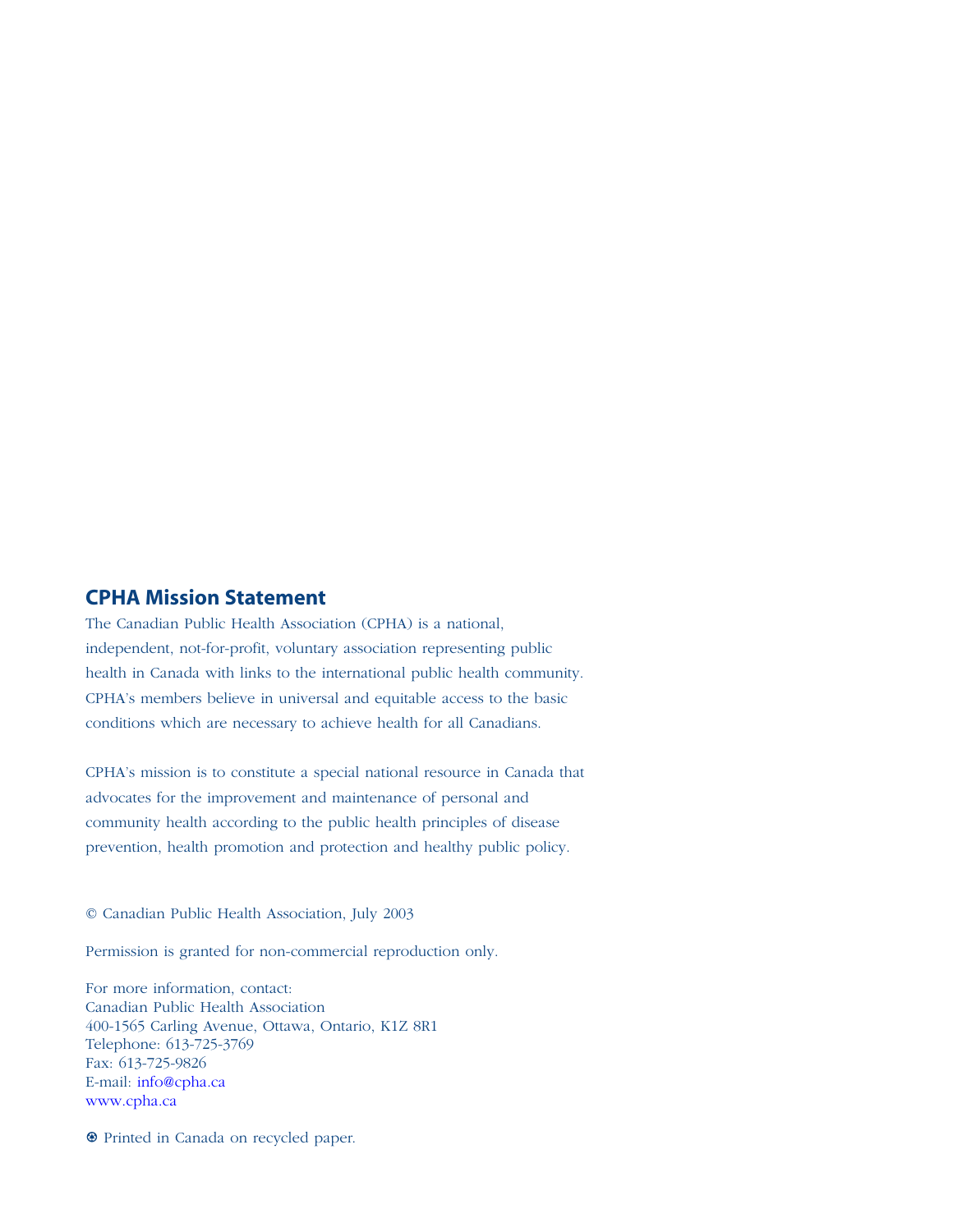## **Public Health in the Public Interest**

## **A Contribution from the Canadian Public Health Association (CPHA)**

to the National Advisory Committee on SARS and Public Health

### **RECOMMENDATIONS**

#### **Recommendation 1: A New Paradigm**

Canada requires a new paradigm for governance, financing, policy and practice in public health based on the following themes:

- 1. Preparation in advance of need (Be Prepared).
- 2. Recognition that public health is a national responsibility and that all levels of government and sectors must cooperate to protect the health of Canadians.
- 3. Build on existing assets.

#### **Recommendation 2: Funding**

\$1 billion immediate investment in front-line public health. Establish a National Public Health Agency, with a Chief Medical Officer. Double current public health spending to at least \$4 billion for the mid-term. Establish a new, comprehensive funding regime for the long-term based on the principles of adequacy, transparency and accountability. The components of this regime would include:

- " Cost-sharing for on-going funding e.g. like Canada Assistance Plan AND
- \* Federal flexibility to innovate through Grants and Contributions, including those directed to national and provincial / territorial voluntary organizations such as CPHA and its provincial / territorial counterparts among others, to municipalities AND
- $\bullet$  Infrastructure Fund for bricks and mortar and connectivity the technology, data collection and sharing infostructure required for ready and rapid surveillance, planning and administration AND
- \* Stand-alone fund for development of health human resources.

#### **Recommendation 3: Health Human Resources**

Funds to encourage public health professionals to stay in Canada and stay in public health, such as what has been done to encourage M.D.s to locate outside urban areas. Funds to increase salaries. Funds and policy changes to increase nursing jobs to full-time.

Funds to encourage specialties in community medicine, public health, and public health administration. Enhance the prestige of public health work through the establishment of chairs in community medicine, public health in schools of medicine and nursing, and in public health administration in schools of public administration.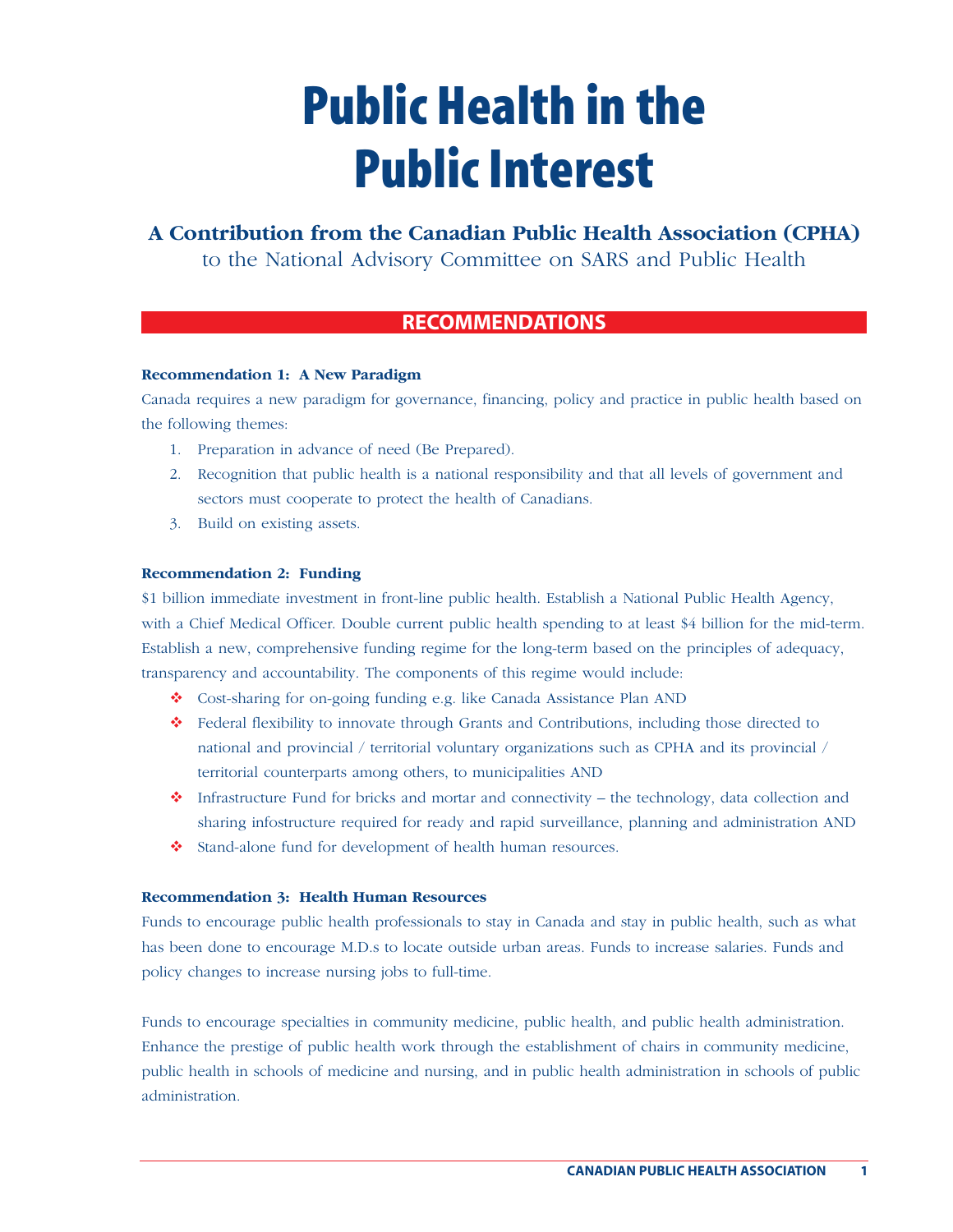#### **Recommendation 4: Information Architecture**

Invest in upgrading of current information technology capacity of front-line public health and of linkages with related care facilities and provincial and national public health entities.

Invest in a "National 'Architecture' for data collection, information sharing and knowledge development.

#### **Recommendation 5: Partnerships**

Funding is needed to strengthen the already extensive role of stakeholders, including the voluntary sector and NGOs in strategic planning processes, in bridging diverse perspectives and disciplines, and in delivery of appropriate public health functions.

#### **Recommendation 6: Response Capacity**

Funds are required for the following:

- \* Rapid deployment of human resources
- $\triangle$  Surveillance capacity
- " Annual readiness exercises
- \* Communication systems (clinical, public, media relations)
- $\bullet$  One public health professional in each hospital.
- \* Training of current staff, including immediate 'on-site' and community-based training.
- ❖ Specialized training in public health management

#### **Recommendation 7: Laboratories**

Funding is required for:

- $\bullet$  Incentives to attract and retain skilled scientists who can carry out the required work.
- $\bullet$  Upgrading equipment

Improvement in laboratory systems will be accomplished by the following:

- " Establishing national standards for all laboratories
- $\triangle$  Strengthening the regulatory authority
- " Strengthening connectivity among all laboratory-related sectors (public health and health care)

#### **Recommendation 8: Communications**

- \* Conduct Canadian research into conditions facilitating compliance with public health directives.
- \* Re-introduce public health education in the school systems.
- \* Develop a national 'communication architecture', built on the strengths of current and potential actors including a comprehensive communication plan for public health emergencies, with agreed-upon and tested lines of authority.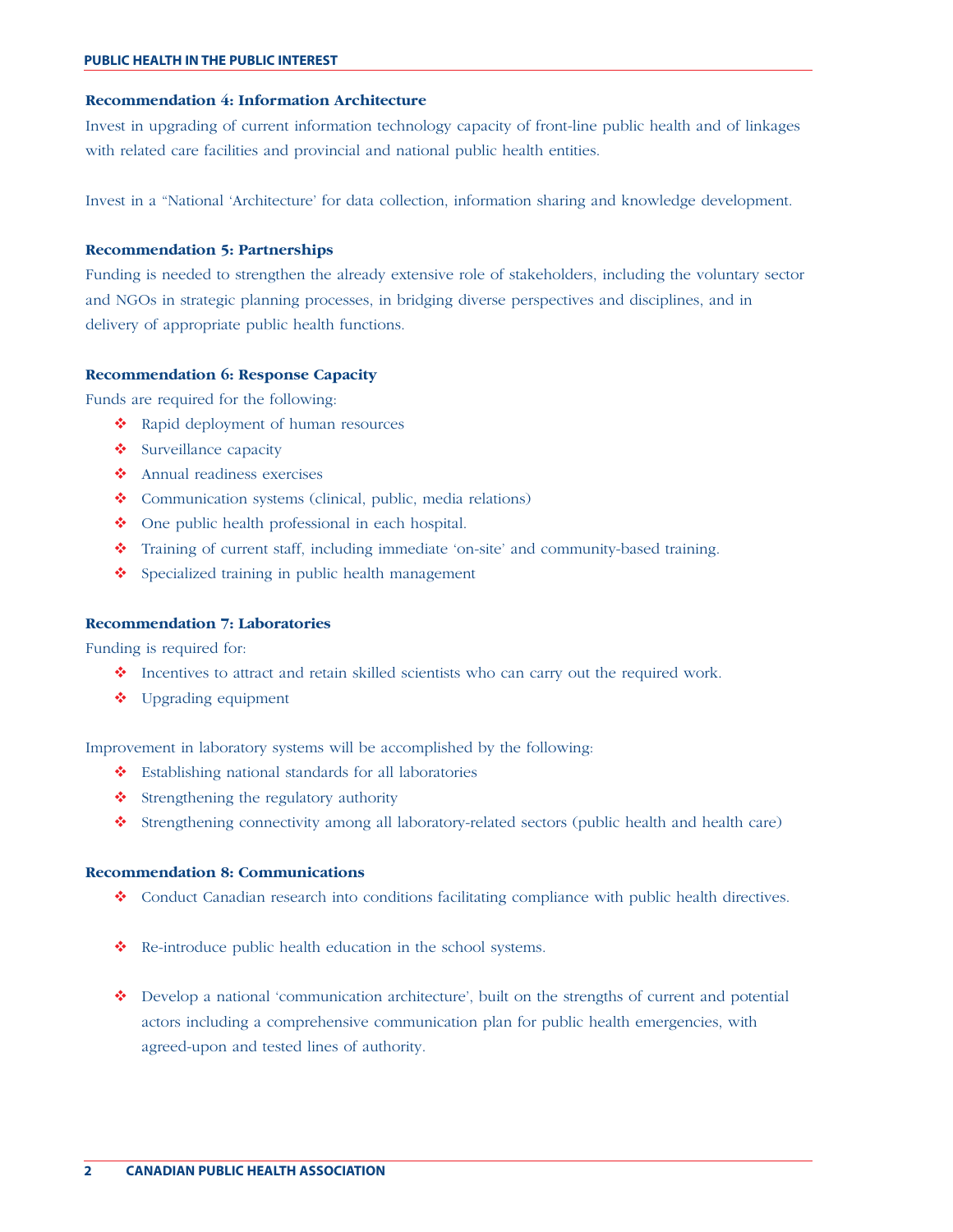#### **Recommendation 9: Comprehensive Review of Public Health**

CPHA supports the proposal by Senator Kirby for a comprehensive review of public health that results in a **National Public Health System** and encourages Dr. Naylor to encourage Senator Kirby to build upon work already done, and to involve the wide range of public health actors in his study.

#### **Recommendation 10: National Public Health Strategy**

Develop A National Public Health Strategy, building on the a National Public Health Agency and a Canadian Medical Officer of Health role recommended above. Additional components would include a financing role; educational capacity such as a 'public health institute' and a staff college; an Accountability Program; new 'information architecture'; new 'communication architecture', and a partnership strategy, as well as a research agenda, and a surveillance strategy that is the best in the world. The National Public Health Strategy must be founded in a comprehensive review of current and necessary legislation, including all dealing with public health, in all government departments, and implementation of a 'health emergency' legislation superseding jurisdictional consideration.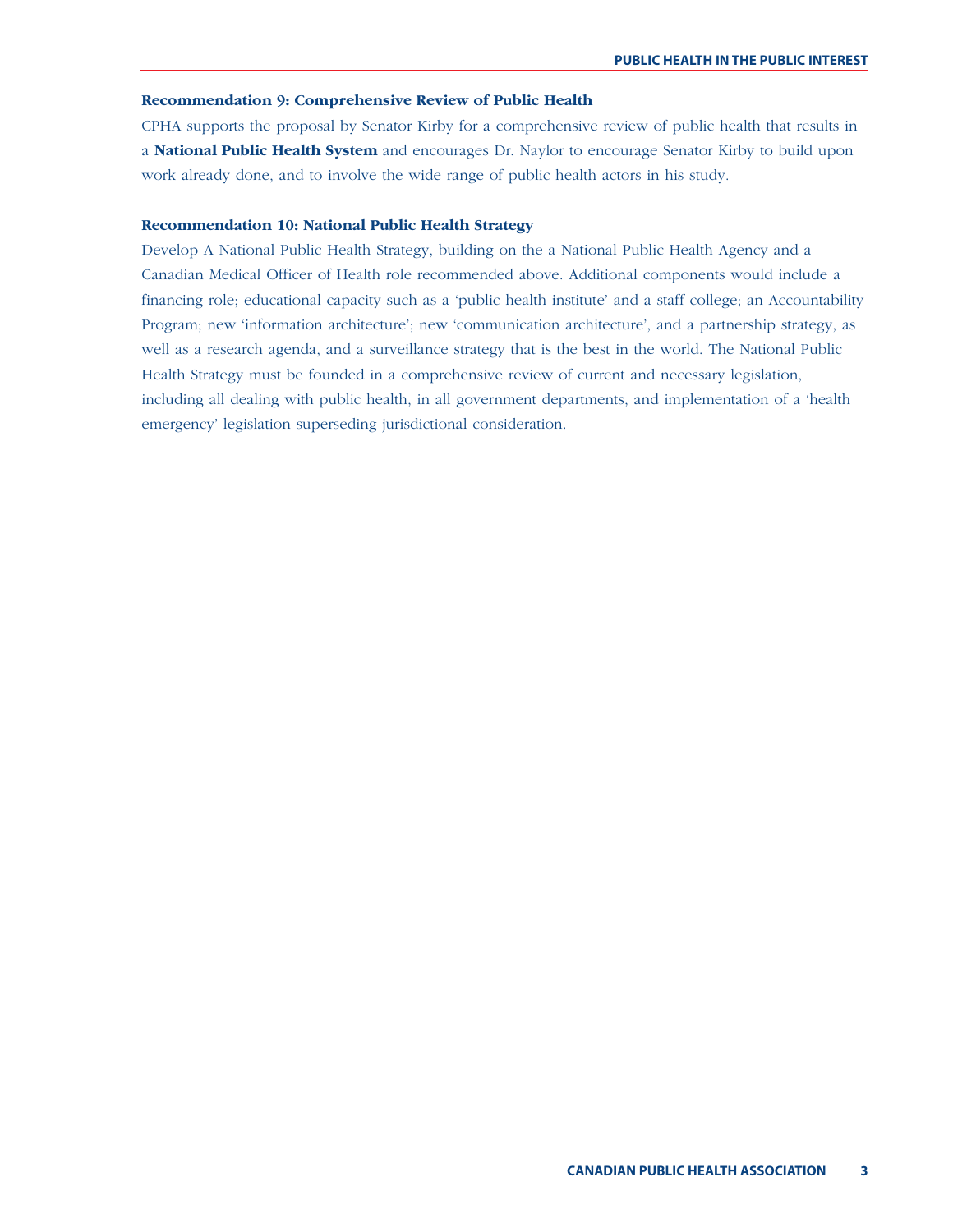## **Introduction**

Thank you for the opportunity to contribute to your deliberations on these vital issues. In our brief we will provide you with specific recommendations regarding your questions, and we will also present a 'larger view' of solving issues arising from SARS.

The Canadian Public Health Association (CPHA) has been Canada's primary voice for public health for nearly one hundred years. This brief reflects a long-term view, looking back to the successes of the past, and forward to the challenges of the future.

#### **Public Health is More Than the Health Care System**

Our presentation is based on the recognition that public health approaches are required to address issues such as SARS that affect entire groups and populations, and that personal health approaches can not do so.

Public health is more than health care which usually focuses on diagnoses and treatment for individual patients. Instead, public health focuses on communities and populations for the prevention of disease, promotion of health and protection of the public.

It is also more than the programs we often associate with Public Health Services. It is certainly that, but it is also a science and perspective on the diagnosis of health problems and their mitigation or solution that looks beyond the individual and current events to underlying causes.

The public health approach is based on the conviction that improved health is linked both to the health of the individual and the community at large.

Strengthening of the public health system $1$  in Canada should be guided by the following three principles, and all decisions about that system should be based upon these principles:

- 1. Preparation in advance of need (Be Prepared)
- 2. Recognition that public health is a national responsibility and that all levels of government and sectors must cooperate to protect the health of Canadians
- 3. Build on existing assets

Our conclusion is simple – Only a strengthened public health system can confidently serve the public interest and protect the Canadian population and prevent infectious, communicable and chronic disease.

#### **Principles**

#### **1. Preparation in advance of need (Be Prepared)**

In order to meet emerging and urgent public health concerns such as SARS, BSE or bioterrorism, Canada must invest in full-scale public health capacity at the community level, in health care facilities, and in the systems required to provide world-class health protection for all Canadians. Investing in public health functions2 will result in improved health of all Canadians and for the international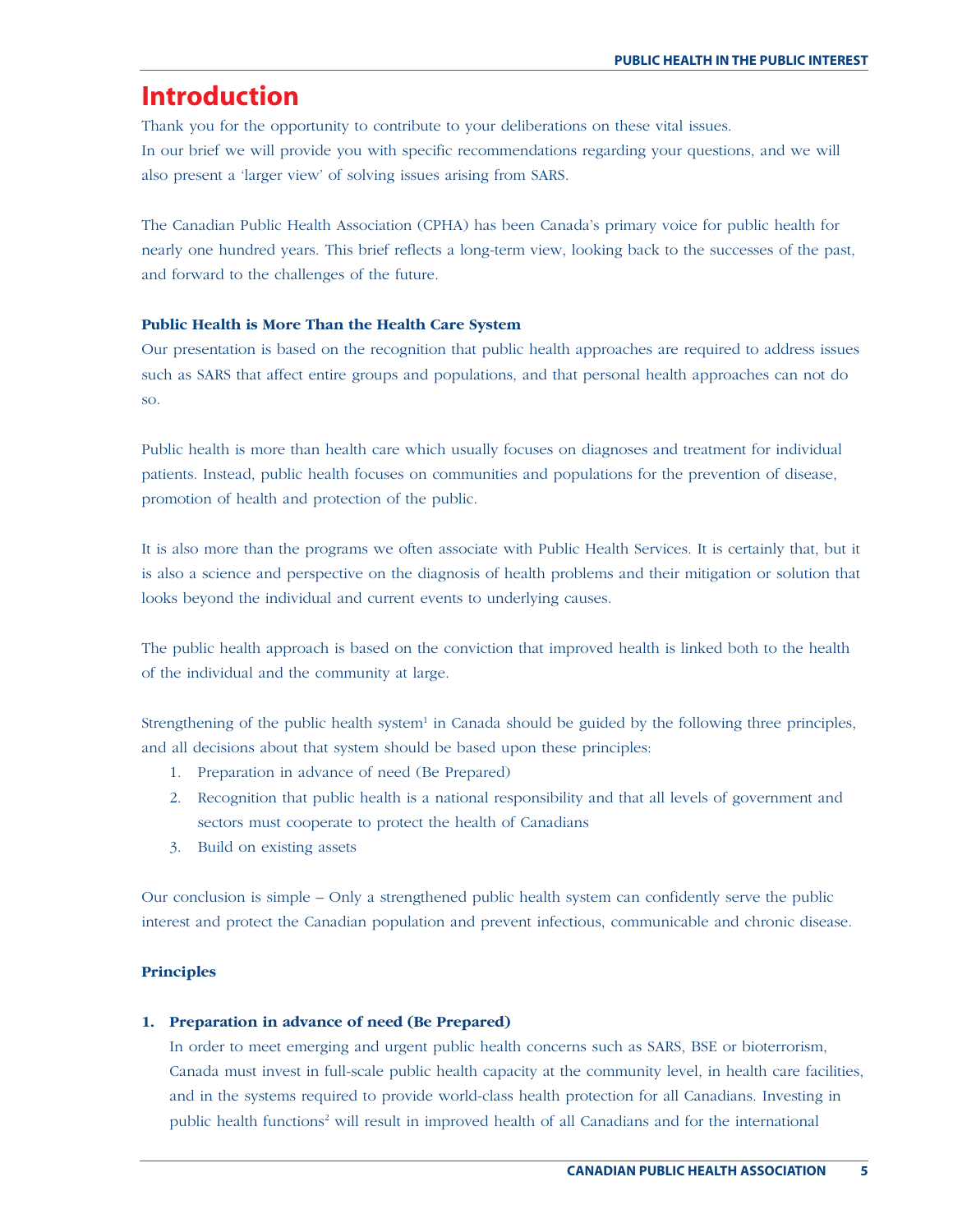community, as infectious, communicable and chronic diseases are addressed through population health approaches.

As we invest immediately to strengthen local public health capacity, Canada must move from a "Just in Time"3 approach to one built on the established motto of "Be Prepared" so that our public health capacity is adequate for tomorrow's challenges as well as today's tasks. In our view, the efficiency and economy principles that underlie a "Just in Time" approach have proven to be inadequate in dealing with health crises such as SARS, and water- and food- borne diseases, much less purposeful attacks on large groups of people such as this continent is now experiencing.

Furthermore, 'surge capacity' is impossible without a strong base capacity. For example: The current health system can be likened to a community or village where the underground systems that support it, representative of public health, are unstable and breaking apart, no longer able to sustain and support the health infrastructure above ground, representative of the acute care and personal care system. Immediate substantial attention to the foundation as a whole is required to prevent total break down of that foundation and collapse of the system as a whole.

#### **2. Recognition that public health is a national responsibility and that all levels of government and sectors must cooperate to protect the health of Canadians**

Canada's international renown in sharing costs of hospital and medical care arose because Saskatchewan's population recognized that catastrophic illness could bankrupt individuals and family resources through no fault of their own. In the face of that collective danger, some people thought 'outside the box', beyond individual risk and responsibility. Medicare was the result.

The SARS outbreak reminds us that Canadian's vulnerability to infectious disease is also a shared risk, one that is beyond individual ability to resolve. Thinking 'outside the box' of our recently engrained personal health care approaches can remind Canada of other past successes in health – those brought about during the last century through public health.

Canada's national success in eradicating disease, preventing illness and promoting health has been transferred across jurisdictions around the globe. This success came about because people, organizations, governments and businesses worked together to deal with issues they knew were larger than themselves. They recognized that polio could not be eradicated by dealing with one child at a time – immunization for the population was required, and the public, private and NGO sectors worked together to make that a reality.

We recognize that public and political focus on costs of insured personal health care have drawn attention away from public health approaches which are not only non-insured by Medicare, but largely invisible because of their successes. But SARS reminds us that public health is a national responsibility, transcending government jurisdictions, disciplines, and sectors of society and the policy and program silos that result. Canada must also recognize that while the source of a public health emergency may differ, the approaches and outcomes are often similar. For example, a purposeful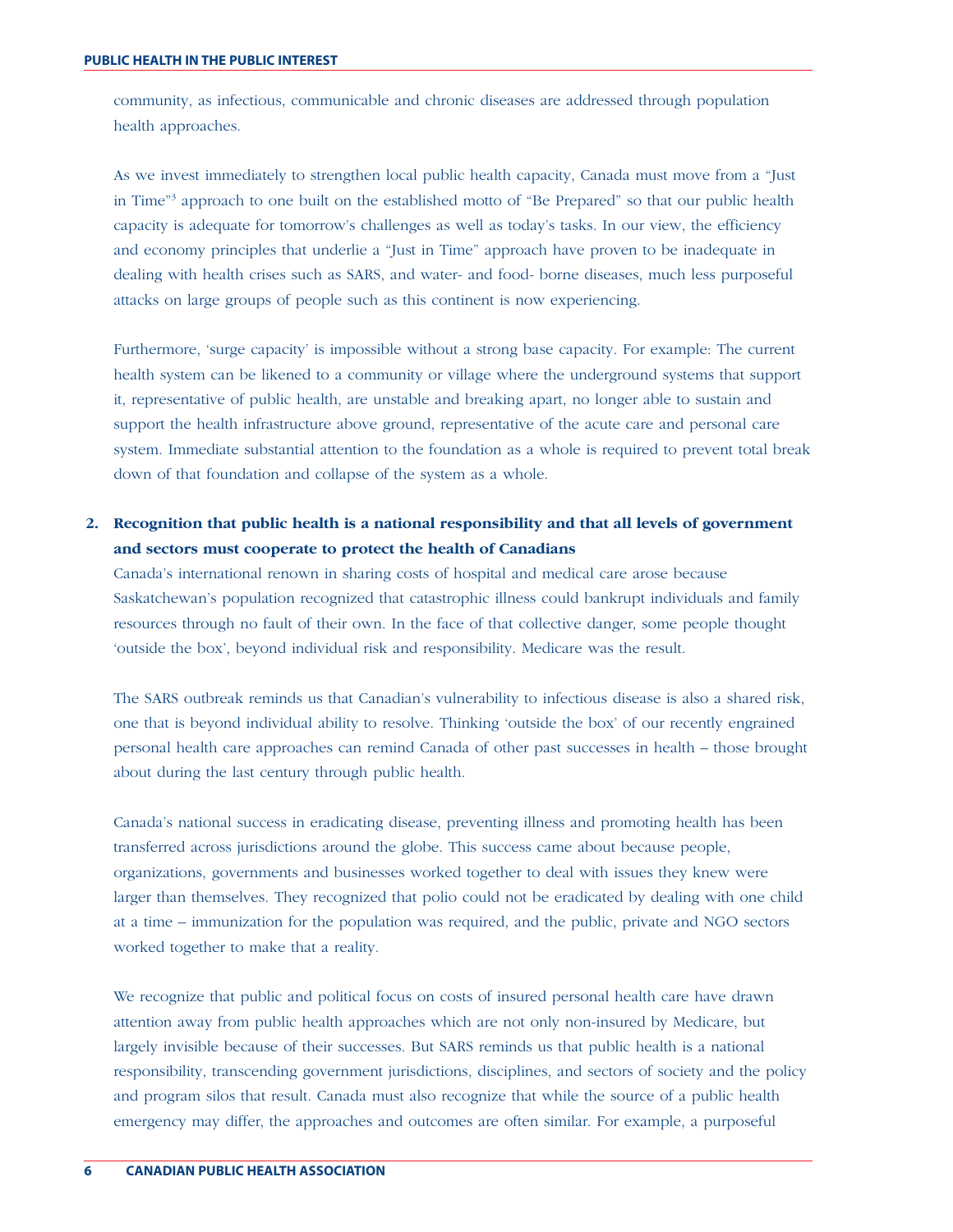spread of SARS, smallpox or anthrax would have the same result as an unintentional one and policies and programs that bridge existing silos of personal care, emergency preparedness and public health are in the best interests of Canadians.

By working together across industry, government, the health and environmental NGOs, and international boundaries, progress has been made before, and will be made again as public health approaches are applied to infectious disease, and to the pressures of chronic illness that burdens the personal health care system.

#### **3. Build on existing assets**

Across the country there are concentrations of experience, expertise, knowledge, equipment, systems, information. However, linkages between and among levels of government; private and public sectors, and disciplines are often lacking, as was demonstrated by the SARS outbreak and by Walkerton. It also appears that when the linkages do exist, they are sometimes ill-used. As well, the fact that responsibility for 'protection of health' is spread across eight departments and agencies within the federal government alone provides opportunity for building on strengths, and improved coordination and collaboration.

We see real value in the establishment of a National Public Health Agency with a Chief Medical Officer, building in such elements of the Centre for Disease Control and Prevention as appropriate to our context and current situation and built on existing strengths. Implementation of such a National Agency would complement the separate \$1 billion in local capacity support.

Canada's model of public health reflects our unique history, cultural diversity, government and governance. To have a public health system that can deal effectively and on a timely basis with current, emerging and urgent issues, when and where they arise, we must build the future on a threefold foundation of the strengths of the past, the learnings of the present, and the experience of others.

## **Specific Naylor Committee Issues**

CPHA's response to The National Advisory Committee on SARS and Public Health's suggested topics for inquiry are addressed below, following a paraphrase of the issues. Each recommendation is based in the new paradigm proposed above.

#### **1. Infectious Disease Control and Prevention Models**

*The National Advisory Committee asks about enhancements to national infectious disease prevention and control capacity, and about seamless linkages with the broader public health and clinical systems.*

The first issue is capacity. Over the past several decades, the public health infrastructure in Canada has been progressively weakened, and public health functions dispersed across departments, jurisdictions, geographic areas, and sectors. The essential human resources, equipment, knowledge,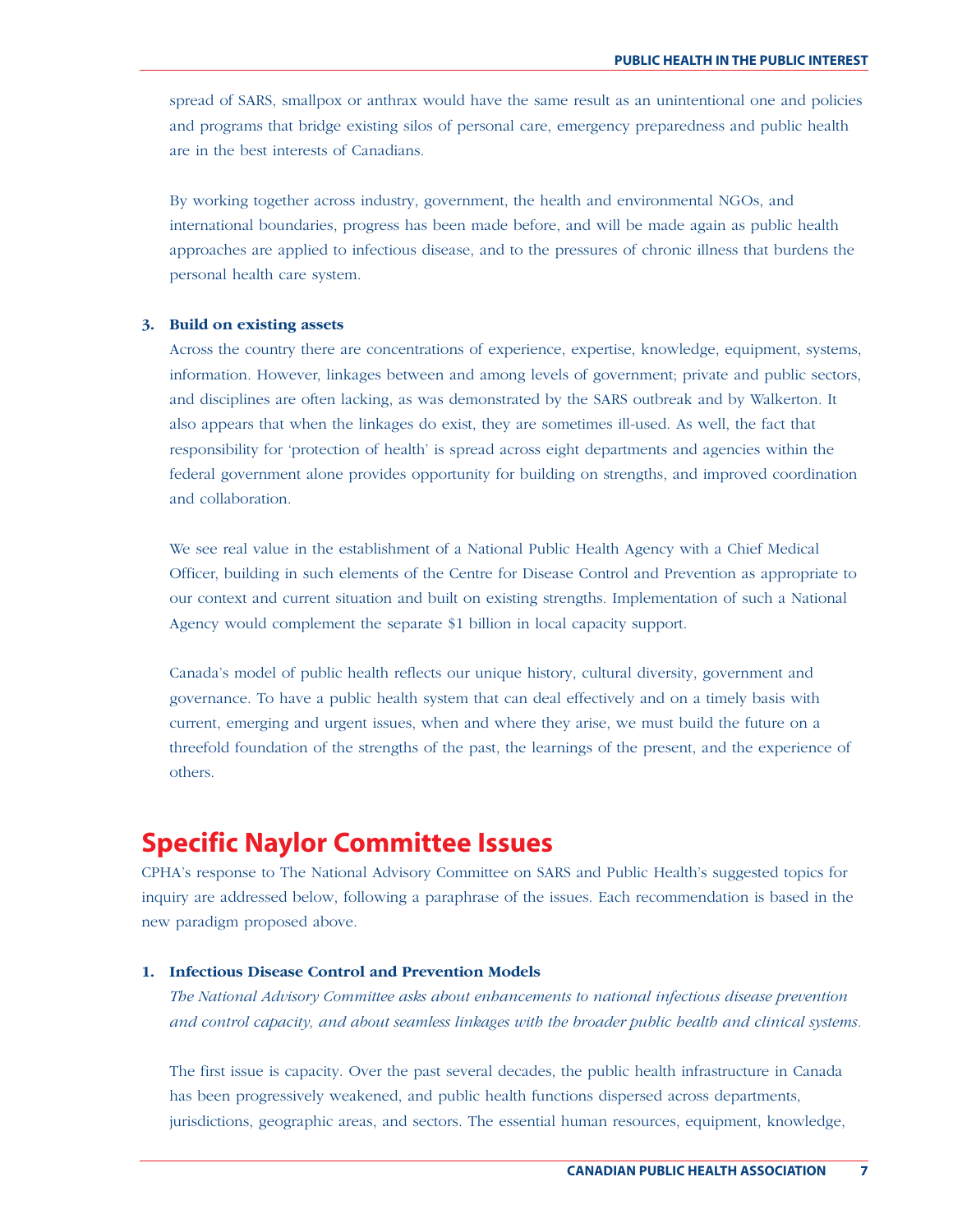experience, supplies such as vaccines that can protect people and prevent disease and injury through population health approaches have been weakened, if not set aside, by an emphasis on personal health, and the associated costs.

Expenditures on public health cannot be determined with accuracy; the need for improved data collection has been recognized by the Canadian Institute on Health Information (CIHI), which currently carries out that task. However, we observe that decisions about amount and direction of the money that has been spent has led us to the situations where public health tragedies like SARS, Walkerton, and the Battlefords can bring municipalities to a near stand-still, with immeasurable human costs and economic consequences.

In the **short-term**, an immediate investment of \$1billion is required at the local level to enable public health departments to meet current needs. That is where public health begins. The \$1B would enhance all public health functions, as well as begin to make linkages among all existing systems and jurisdictions providing public health services and collecting and analyzing information. NGOs that contribute to these efforts should also be supported in their essential advice, advocacy, analysis, and linking roles, as well as in their service provision in health promotion. As well, we see real value in establishment of a National Public Health Agency with a Chief Medical Officer to provide expertise and facilitation coordination of Public Health.

In the **mid-term**, current public health funding should continue to increase so that at the end of five years the base has increased to at least \$4billion. In the absence of good financial data, and with the current status of public health, proposing a 100% increase is as reasonable an approach to amounts as is available at the current time. These funds should top-up local capacity needs, and to begin implementation of the National Public Health Strategy which is recommended later on in this brief.

As a **longer-term** measure, CPHA puts forward for discussion a new funding regime for public health, on which we will consult further in the coming months.

CPHA notes that the public's trust in government continues to decline. Calls for increased accountability mount, and transparency in government spending has become a mantra. The public has been shocked to find that money directed toward health care by the federal government, was spent on lawnmowers by some provincial governments.<sup>4</sup> If citizens are to be full participants in public health, as they must, increased trust in government can be aided by fuller accountability for their tax dollars. CPHA believes that a more reliable and transparent funding regime that is targeted to public health will serve Canadians best in the current climate. In order to 'Be Prepared', adequate, predictable funding is required.

The new funding mechanisms should be based on the principles of adequacy, transparency and accountability and be comprehensive. They should reflect the belief that public health is a national responsibility. The formula and mechanisms must be developed jointly with all who share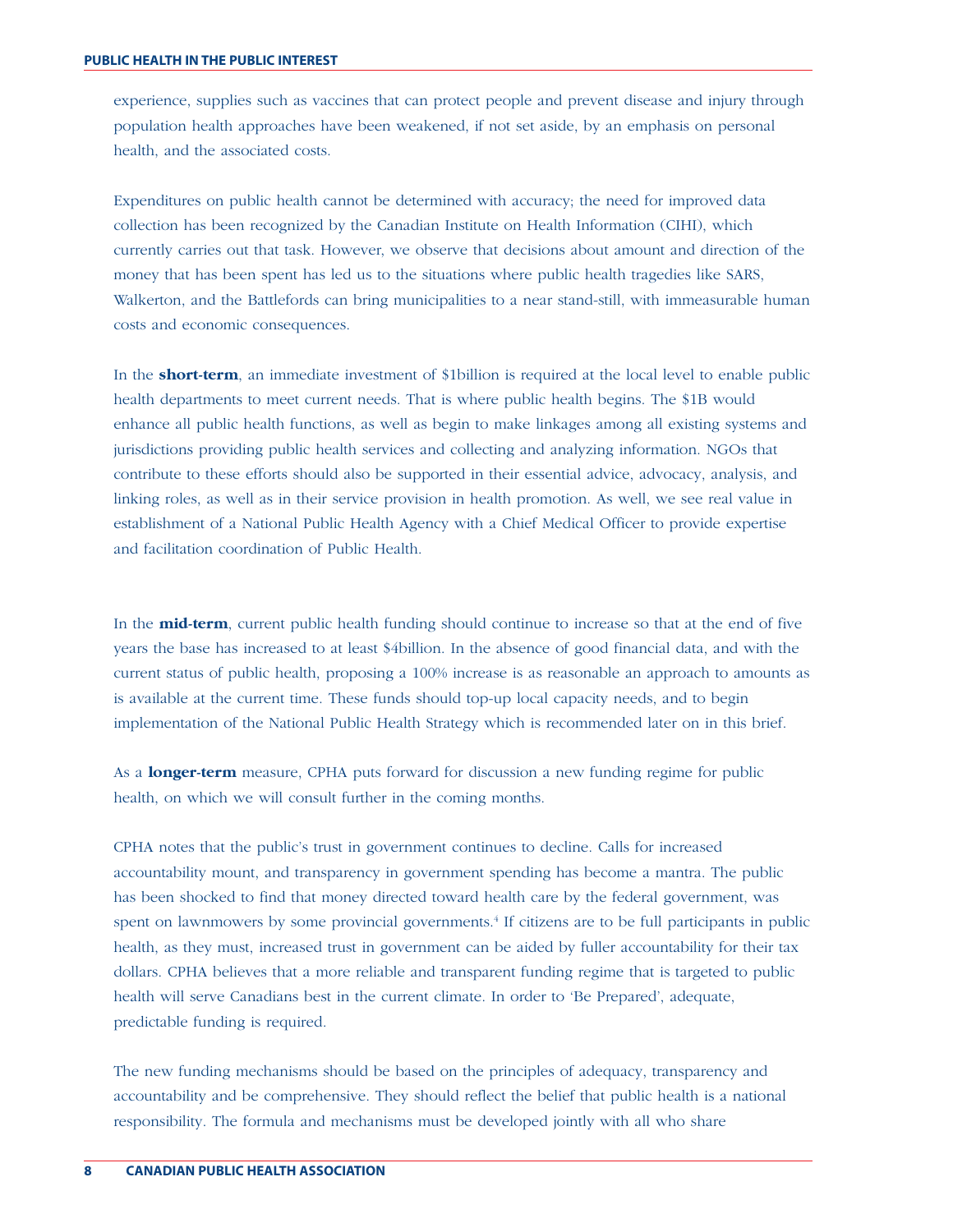responsibility for public health, including municipalities, provinces, territories and the federal government.

CPHA is developing concepts of a suite of four funding mechanisms based on those principles to ensure a strong foundation for public health. The mechanisms would complement each other, and as a package would address both the current public health capacity crisis, and the desire to build for the future. They would be developed as the Canada Health and Social Transfer (CHST) is renegotiated during the next year, and implemented by 2005. The amounts of funding required would be determined as better information on current public health spending becomes available, and as a National Public Health Strategy is developed, as will be discussed in the last section of this brief.

#### **New Funding Regime**

- 1. Cost-sharing for on-going funding e.g. like Canada Assistance Plan5 AND
- 2. Federal flexibility to innovate through Grants and Contributions, including those directed to national and provincial / territorial voluntary organizations such as CPHA and its provincial / territorial counterparts among others,<sup>6</sup> to municipalities AND
- 3. Infrastructure Fund for bricks and mortar<sup>7</sup> and connectivity the technology, data collection and sharing infostructure required for ready and rapid surveillance, planning and administration AND
- 4. Stand-alone fund for development of health human resources.

#### **What Is The Short-Term Money For?**

Funds to build capacity for public health should be targeted to the following areas:

#### **a) National Public Health Agency**

The development of a National Public Health Agency would provide expertise and facilitate coordination of Public Health and a network of centres across Canada.

#### **b) Health Human Resources**

Health human resources are integral to public health; the shortages and limitations of the current workforce are many. The shortage of public health professionals including doctors, nurses and managers, in epidemiology, public health, infectious disease control and surveillance is problematic. Retention of current professionals in all areas, and recruitment of new professionals is key to the success of the public health approach. (The spread of SARS may have been fed by the efficiency approach underlying policy shifts that forced nurses to seek multiple employers). Funding and policy changes are required to deal with this critical human resource challenge. Short-term investments should not preclude the development of a national Public Health Human Resource Strategy.

#### **c) Information Architecture**

The absence of coordinated and collaborative information sharing systems horizontally and vertically across jurisdictions and sectors hampers timely and effective application of public health principles to SARS and other infectious, communicable and chronic diseases. SARS highlighted the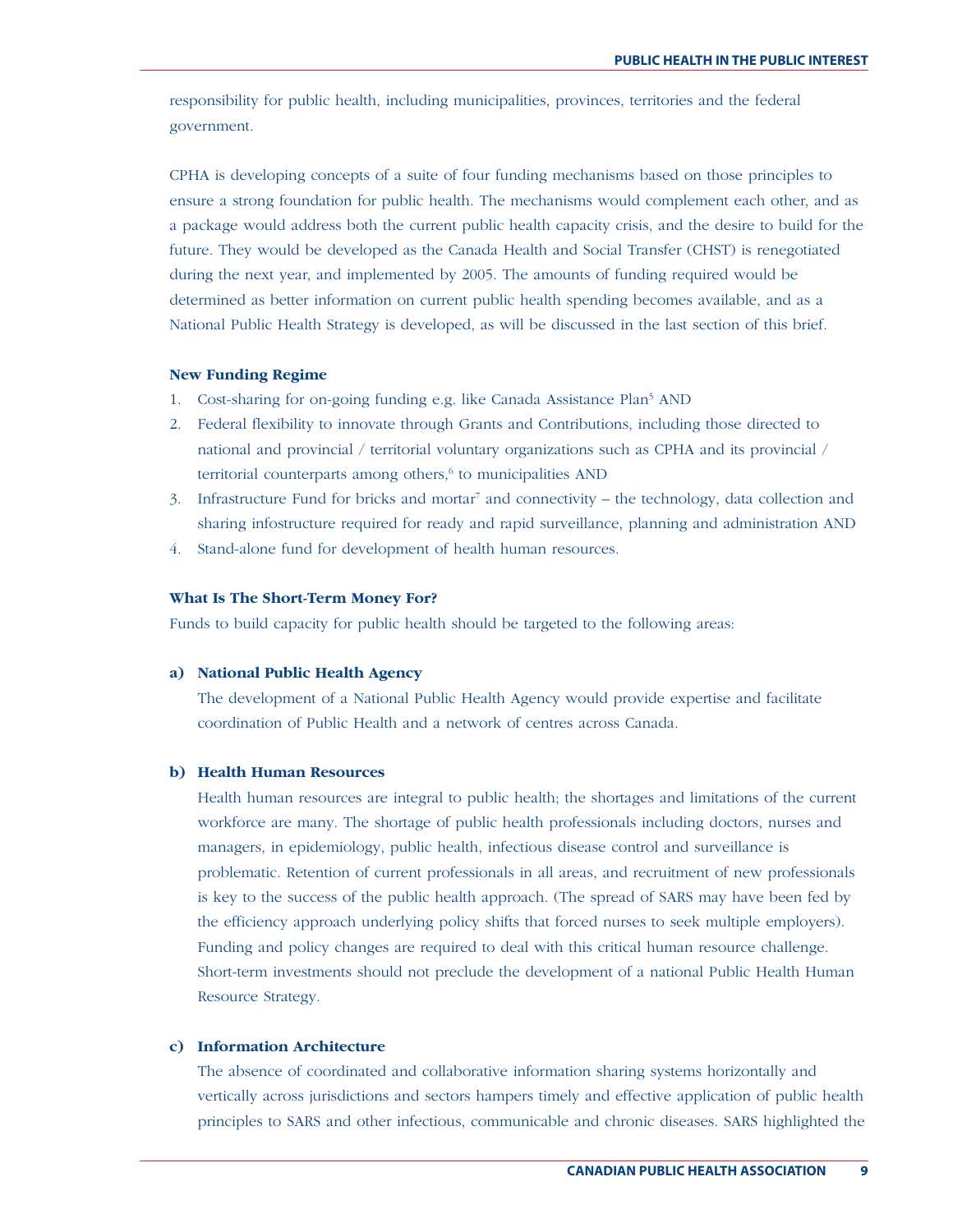need for funding for equipment and information technology, technical support, and for linkages. While 1950's efficiency experts would be thrilled at public health departments' reliance on the use of three-part carbon forms for hand-written contact tracing reports, more contemporary technology is available now, which will dramatically increase efficiency.

Canada requires a virtual public health information network, based on the latest technology available, with various levels of access to increase utility. The concept is an 'all-hazards' approach that includes infectious and chronic disease (indicating vulnerable populations), as well as information relevant to counter-terrorism. The principles of data collection, analysis and information sharing are the same, regardless of the content and should be applied across jurisdictions and sectors.

This 'architecture' is not one database, but a series of them, with vertical and horizontal connectivity. Linking the information systems already in place is where to start in the design and implementation of the new architecture. It must include tested rapid response measures that link clinicians and researchers during emergencies; actions and investments for data management to track information for surveillance and decision support.

#### **d) Stakeholder Partnerships**

Organizations such as CPHA and its eleven provincial and territorial associations (PTBAs) are important representatives of broad public health interests, providing views from a multidisciplinary, multi-sectoral perspective. CPHA and the public health associations in the provinces and territories build networks, coalitions and partnerships among and between disciplines and sectors that cultivate public understanding and bridge professional interests. Voluntary organizations such as the Heart and Stroke Foundation of Canada and the Canadian Cancer Society already provide extensive health promotion activities, often in partnership with public health units.

The voluntary sector and notably the voluntary health sector is a critical national resource in responding to on-going, emerging and urgent health concerns. In the aftermath of 9/11 it was found that the functioning of public and private organizations was affected by the mental health status of employees, including those directly involved in response. SARS has had some of the same impact. The effectiveness of the newly emerging Mental Health Support Network of Canada comprised of voluntary and professional associations can lead to enhanced functioning of individuals in all settings, which would increase public confidence at home and internationally. It is essential that governments at all levels increase support to the voluntary sector as we chart a course to enhance the response of our health system to new and emerging health concerns. The development of a national Partnership Strategy that ensures public health advocacy through intersectoral collaboration and public engagement is key to future relationships that strengthen public health.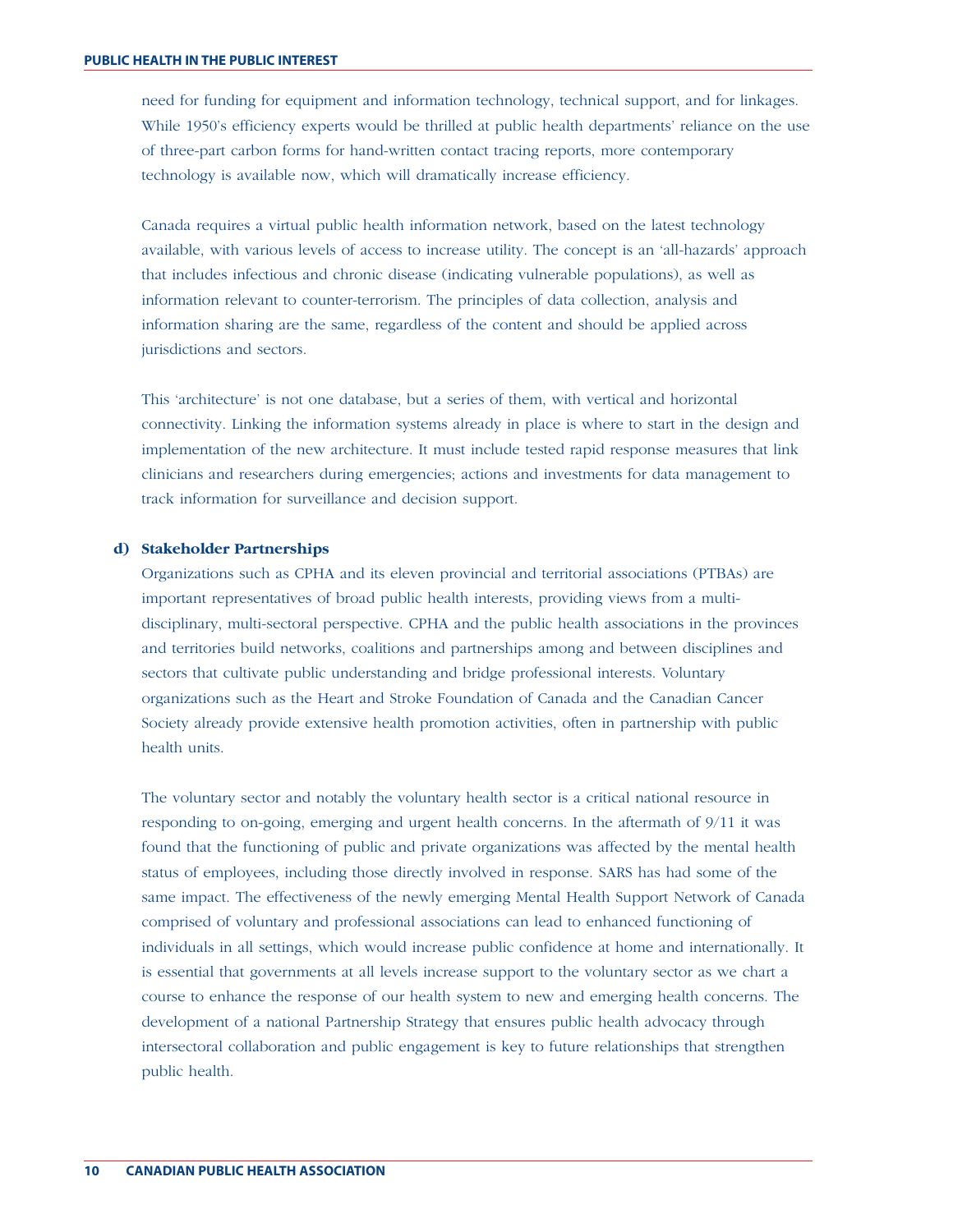#### **2. Response Capacity for Outbreaks**

*The National Advisory Committee asks about surge capacity, jurisdictional consideration, linkages between primary care and public health units, and institutional infection control.*

The concept of 'surge capacity' is founded on the belief of adequacy, from which resources can be re-allocated in time of need. Governments and businesses have focused considerable attention on the concept of 'redundancy' and have opted for an 'efficiency-based' approach to public services. As a governing principle, efficiency contradicts public health effectiveness. As one observer recently quipped "One man's redundancy is another's surge capacity".

When Canada's current public health units are adequately resourced for every-day work, Canada will have a stronger foundation to deal with current expectations for chronic disease, and will be better prepared to deal with the emerging and urgent health concerns, such as SARS or terrorist threats.

The absence or limited presence of public health in health care facilities contributed to a continuation of personal health approaches to SARS. As well, current care facility staff often lacks up-to-date training, information and equipment for infectious and communicable diseases. Containment of SARS was hampered because public health units have an insufficient number of trained staff to do contact tracing. Overall management of the containment effort was hindered by the lack of public health managers with experience in outbreak control.

Rapid response measures such as health emergency legislation, rapid deployment of human resources, surveillance capacity (include rapid response measures and routine surveillance), annual readiness exercises and communications systems are essential and should include clinical, public, media relations.

#### **3. Laboratories**

*The National Advisory Committee asks about the ideal laboratory network, and improvements to the current network.*

The application of the principles of 'national responsibility' and 'building on existing strengths' through adequate financial investment will address the public health staffing and connectivity and capacity issues specifically as they relate to laboratories and the laboratory network. Funding is required to provide incentives to attract and retain skilled laboratory scientists. Current inabilities or unwillingness to share information within the laboratory network are aggravated by the fact that three sectors—the public, private and voluntary sectors at three levels—the municipal, provincial and federal levels—provide laboratory services. The fact that at least one province has privatized laboratory services implies the need for stronger regulatory functions, with consideration given to establishing national standards for all laboratories.

Communication among laboratories at various levels; as well as among laboratories, clinical services, public health, and government regulators must be strengthened. Improved connectivity can ensure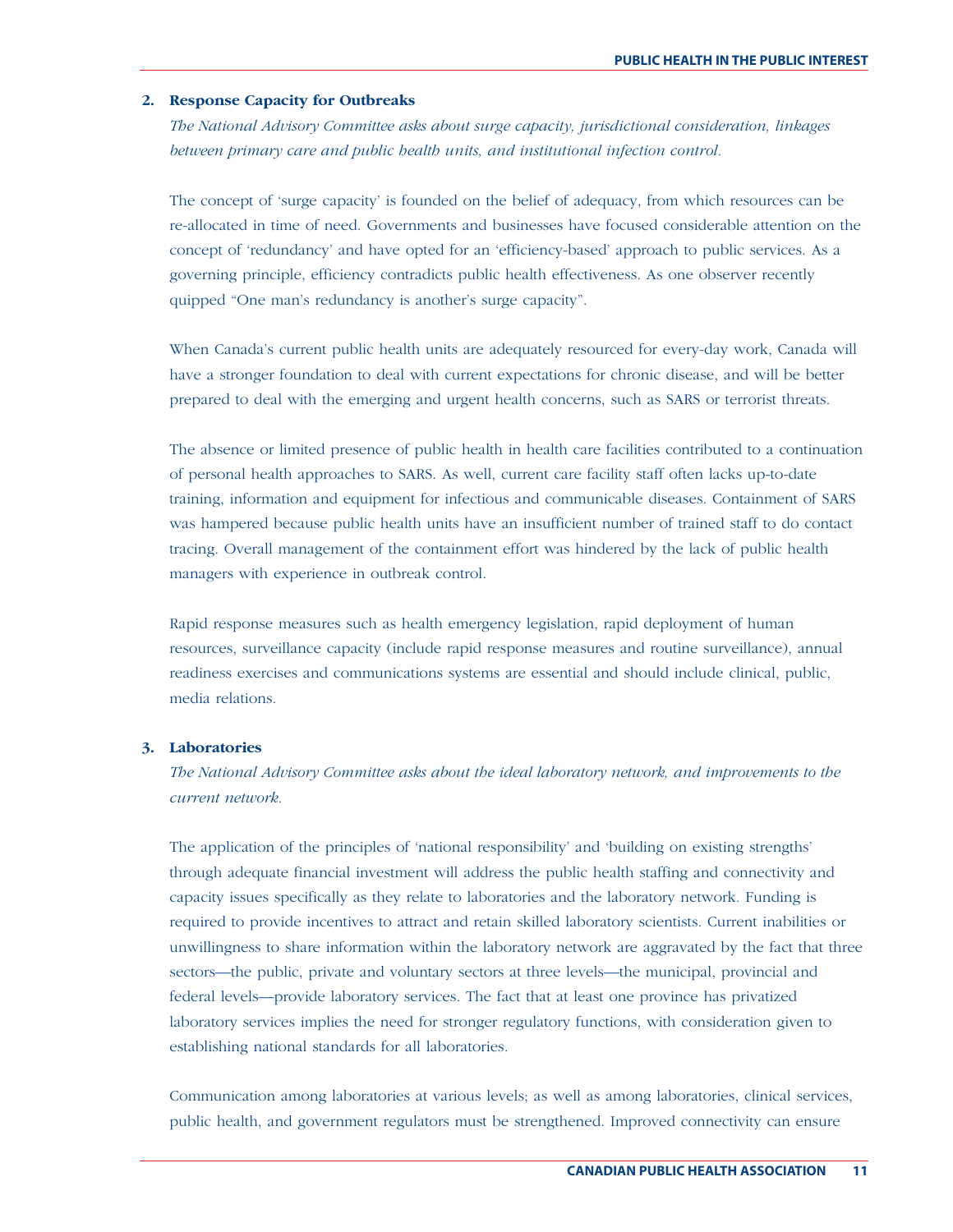that a problematic result is quickly communicated and immediate action can be taken to restrict the cause and plan for and implement appropriate responses. As well, strong penalties for lack of adherence to national standards should be implemented and applied to all laboratories.

The time frame for processing diagnostic tests is hampered by inadequate capacity at all levels; and consideration should be given to establishing a capital fund to upgrade equipment.

#### **4. Communication to the Public**

*The National Advisory Committee asks about enhancing communication to the public.*

Communication to the public must be based on the recognition that the heroic efforts of governments and professionals cannot succeed without every person's faithful observance to good public health practice. A single employee who side-steps quarantine directives can bring an entire electronics plant to a halt, for example, and further widen the reach of quarantine orders.

Trust is at the heart of communication. Canadians generally act in accordance with directions provided by a trusted authority; but are less willing to adhere to orders from an unknown figure seen to be acting from self-interest, or from a need to hide or downplay institutional inadequacy. The United States has had unfortunate experience generating compliance in some geographic areas, because some population groups fear targeting because of racial, ethnic or 'criminal' status.

Public authorities and organizations whose twin mantras are efficiency and cost-cutting are part of the reason Canadians trust government less than in the past, and trust politicians less than most other professions. As well, the initial refusal of governments to recognize the lack of an income cushion for Torontonians obeying quarantine orders clearly contributed to reluctance of some to stay away from work, further spreading SARS. Canada has some research regarding reluctance to obtain immunizations for disease, and this could be built upon to inform planning for current and future events.

As well, teaching of basic public health practices such as hand-washing seem to have fallen by the wayside in Canadian schools. Public health nurses are rarely present in schools, and individual responsibilities for public health no longer emphasized.

The SARS outbreak provides a case study for communications, with many voices, multiple spokespeople, and delayed and often-conflicting messages contributing to public uncertainty and international consequences. Clear, consistent, legitimate and timely information would have enhanced professional response, policy and practices, engaged effective public responses, and lessened fear. Improved communication, coordination and collaboration are needed to eliminate inter-agency and inter-jurisdictional breakdown such as resulted in the WHO travel advisory.8

An improved infrastructure for information dissemination based in tested and agreed upon authority and practice, and which includes international / national / provincial / local authorities and NGOs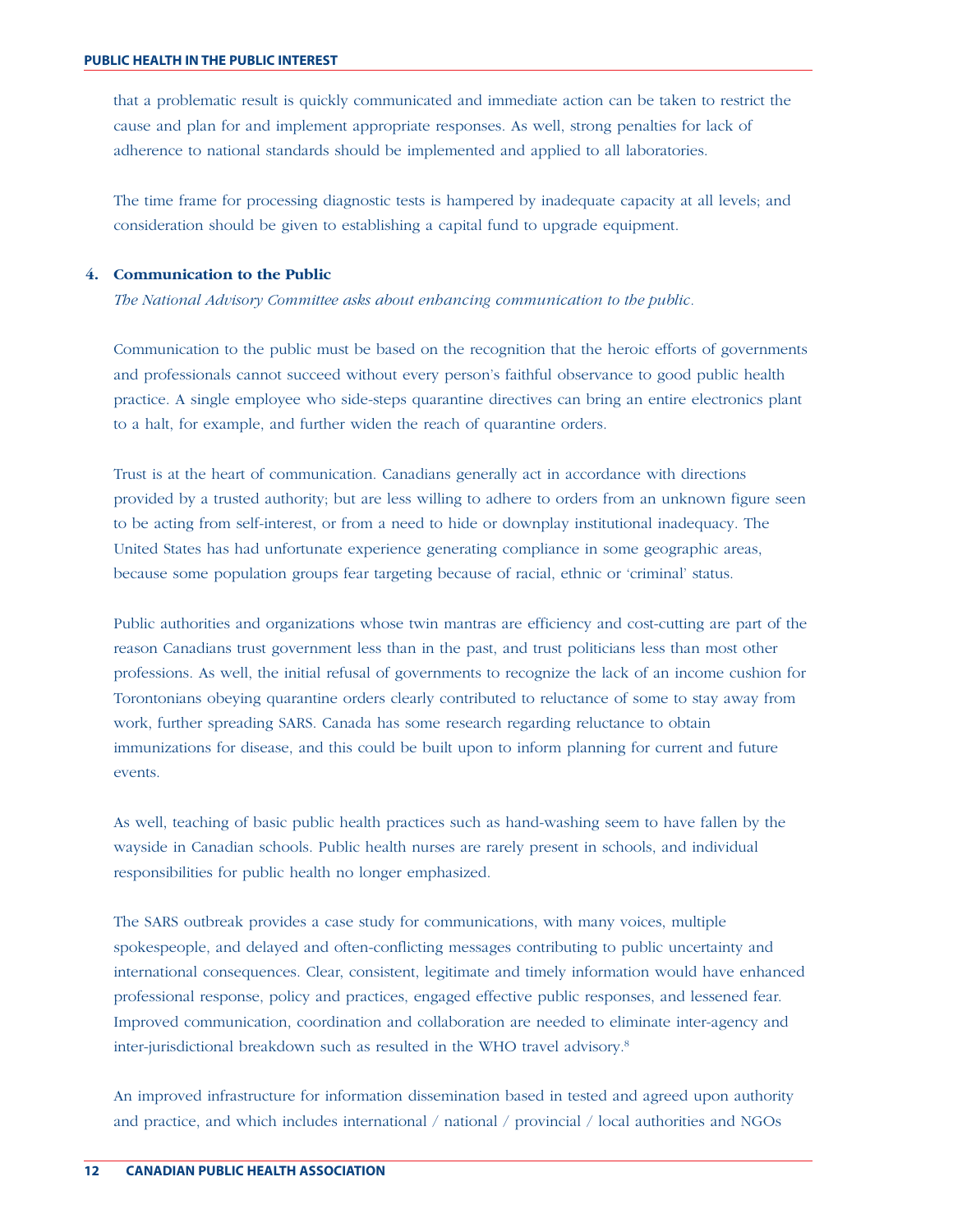will result in clear, consistent and timely exchange of information on disease outbreaks and provision of clear guidance on how to respond to a public health emergency.

As with the information architecture, the communication architecture should be multi-layered, building on existing communication and education capacity, and linked to counter-terrorism needs. As mentioned earlier, the cause of a public health emergency is less important than the outcomes, which are often similar.

As with the earlier recommendation on a national 'Information Architecture', Canada requires a communication system to ensure effective engagement of the public and enhance practitioner responses. Federal/ provincial/territorial and local government officials and relevant NGOs such as CPHA, their provincial and territorial counterparts, and the professional associations should inventory their current communications capacities, including systems as the beginning step. A communication strategy should include a research agenda (public health and communications researchers) to develop an evidence base of media / communication influences on health knowledge and behaviour; and, a targeted communication strategy with an evaluation component.

As well as establishing the 'architecture', the content and effectiveness of the plan must be regularly tested. Its content should provide clarity on the disease in question and options for preventive practice. The content would be multi-focused, with consistent messages but a level of detail appropriate to the audience – for example, new practice / research findings in detail to practitioners, but at a more general level for the public.

#### **5. Other Considerations in Building Capacity for the Future**

*The National Advisory Committee invites views on research, barriers, the relationship between public health and response capacity, and any other issues the respondents would like to provide.*

#### **Comprehensive Review of Public Health in Canada**

The status quo is not 'good enough' to guarantee Canadian leadership in planning, preparing and responding to public health issues in our continuously changing and globalizing world. CPHA concludes that the time is right for a comprehensive review of public health – its capacity, financing, legislative structure, jurisdictional issues, functions and research. A comprehensive review is required to implement the new paradigm for public health. The recent announcement by Senator Kirby that the Senate Standing Committee on Social Affairs, Science and Technology plans to study the public health system is a good start.

The process Senator Kirby engages in is key to success. The review must reflect multi-jurisdictional, multi-disciplinary, multi-sectoral responsibilities and activities. Key stakeholders such as CPHA, and its provincial / territorial counterparts, the Federation of Canadian Municipalities, voluntary associations, and professional associations must have opportunities for input. Senator Kirby can build on existing knowledge such as the several papers produced recently by the 2001 "Survey of Public Health Capacity in Canada" and reports from the Canadian Institutes of Health Research as well as the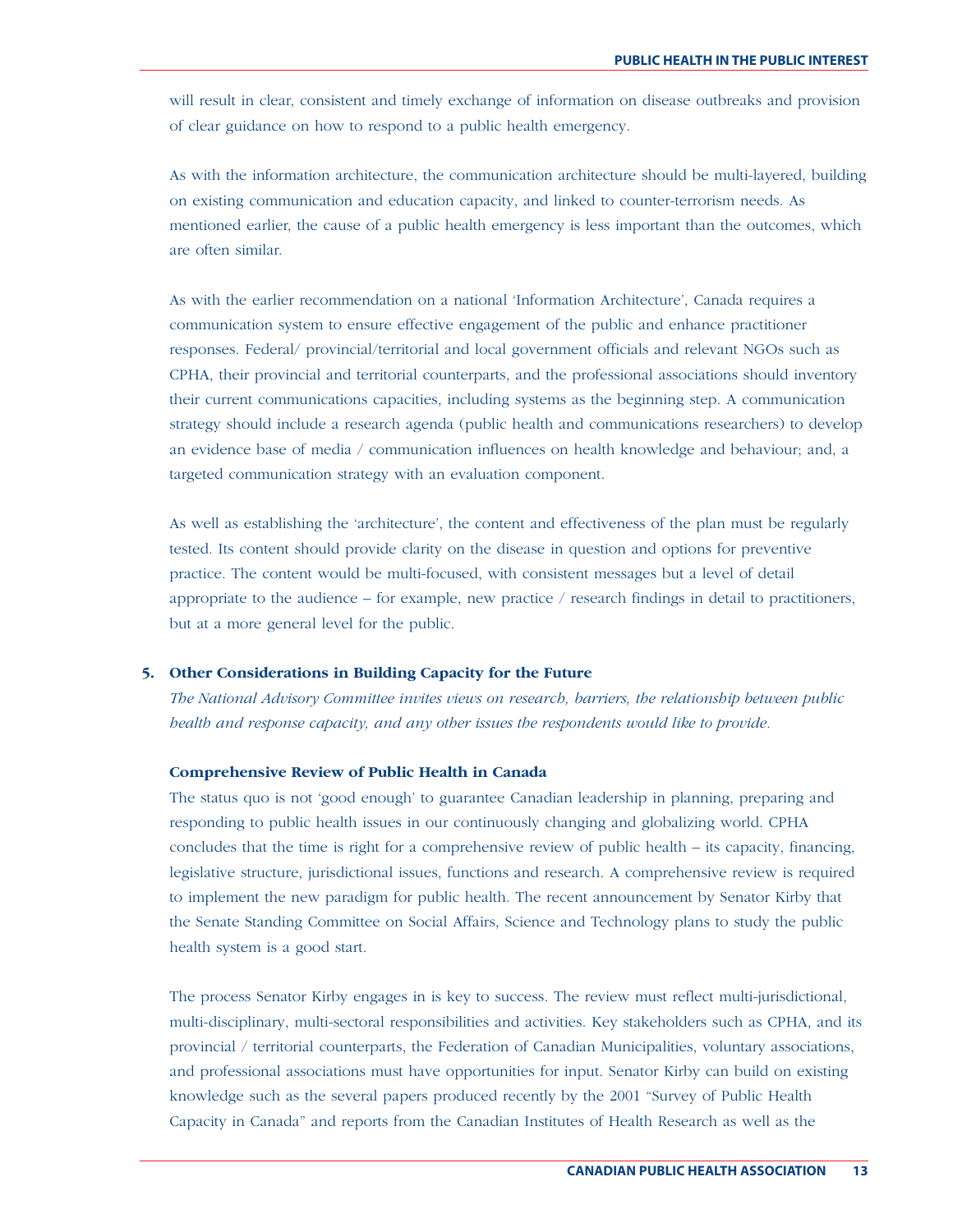recommendations from public health experts set out in the Lac Tremblant Declaration in 1994.9

Such a review should result in a common understanding of public health, its functions, roles and responsibilities, and strengths and gaps; and, practical actions and investments for strengthening public health over the next five years in the areas of governance, policy, financing, human resources, information management, research and surveillance, and accountability.

While Senator Kirby's proposal for a comprehensive review of public health is a good step, we recognize that the work will not be completed within four months. It can however set the stage, and through attentive listening, perhaps can propose an agenda for next steps toward development of a public health system for the new millennium.

As the Kirby Committee is at work, public health is growing and becoming more integrated as a field. We recognize the need to explore more broadly what is needed, and to develop the best solutions to Canadian concerns. Public health sector actors will work together to move toward the future; and CPHA will continue to play a leadership role.

CPHA believes that Canadians must pull together to develop and implement a coordinated, cooperated, clear consistent collective ability to address urgent infectious outbreaks which threaten the well-being of Canadians and the Canadian economy; and to plan for and take preventive action for chronic disease and the other functions of public health.

#### **A National Public Health Strategy**

The development of a National Public Health Strategy is a mid-term goal that must be done to ensure effective preparation for the future. CPHA'S discussions to date tell us that **the critical first step must be to increase current front-line public health capacity and to establish a National Public Health Agency.** CPHA believes that other early actions must be crafted in ways that complement the indispensable first step. Any actions that would take funding away from those two priorities in the short term will slow Canada's preparations for the next inevitable public health crisis.

A National Public Health Strategy should comprise a comprehensive and integrated set of policies, leadership and other activities that work together to protect the health of Canadians. Our previously recommended National Public Health Agency with the Medical Officer of Health would form the nucleus of a larger strategy. At least some of the elements would include a national presence of expertise in public health – containing some elements of the U.S. Centers for Disease Control and Prevention.10 A second element would be a national leadership role – perhaps a Canadian Medical Officer of Health modeled on the U.K. role<sup>11</sup> Responsibilities might include the implementation of an intergovernmental public health strategy; the implementation of an intergovernmental governance model for collaboration and cooperation' and an annual report on the state of Canada's public health system and its capacity to provide essential service. A third element might be financing of public health activities. A fourth element should be an Accountability Program that annually reports to the public and parliaments on high level outcomes from the recommended actions and investments, and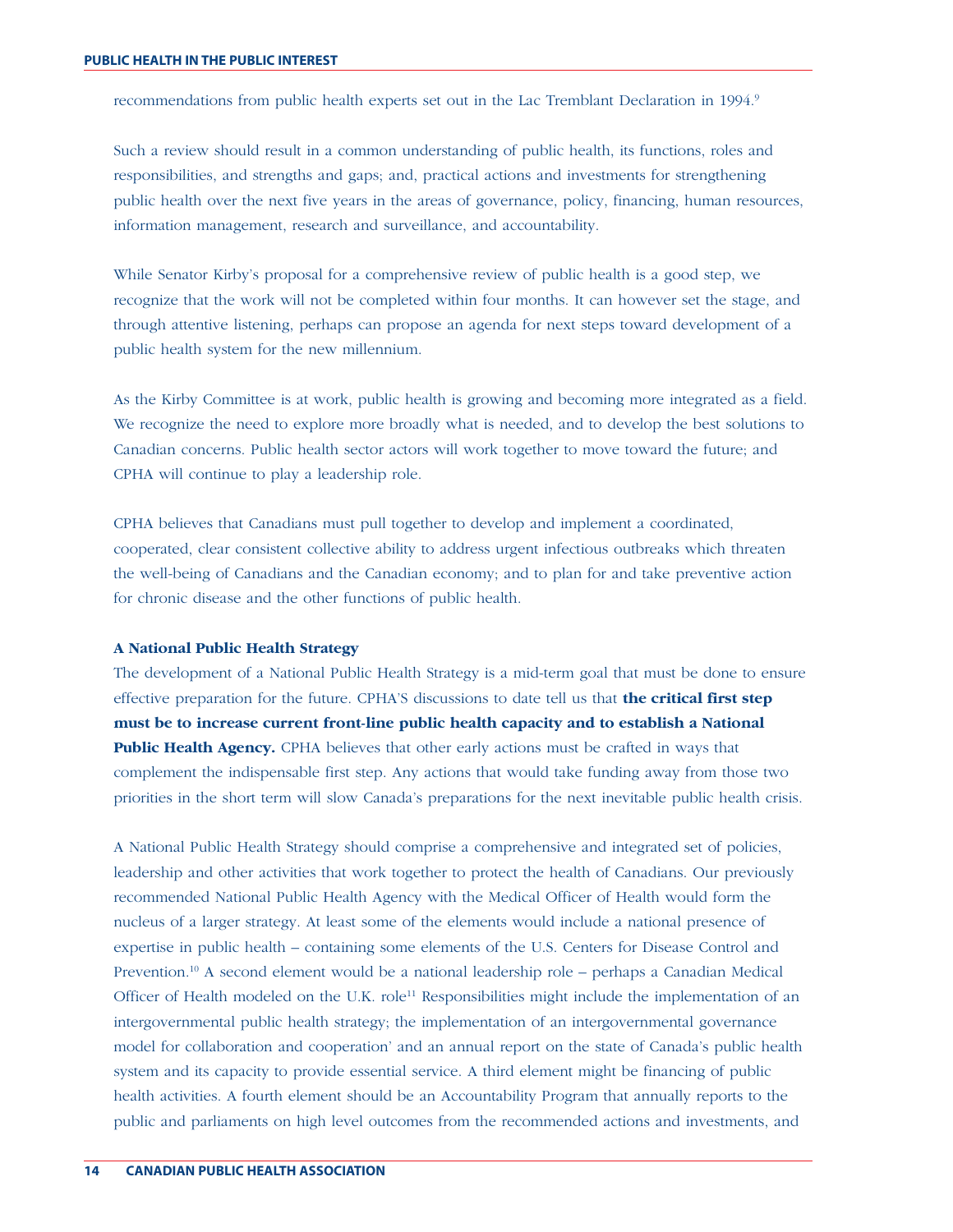on the state of Canada's public health system and its capacity to provide essential services. The launch of a national Public Health Human Resource Strategy is key.

The National Public Health Strategy should include integrated models of teaching and practice (e.g., cross-jurisdictional rapid response, intersectoral intervention impact a determinant of health) and dissemination of best practices to close the public health gaps and retain public health professionals. As well the Information Architecture, and Communications Architecture referred to earlier must be included in the overarching National Public Health Strategy. The Agency would work collaboratively with federal / provincial / territorial jurisdictions and processes, and would have capacity to support national surveillance, and analysis of disease trends, population health issues and emerging public health problems. It would have resources to fund positions to work in provincial / territorial and large municipal health departments to facilitate an epidemiological and public health network. As well, it would provide visibility and ongoing credibility on public health issues, and have the capacity and expertise to assist in controlling disease outbreaks.

Actions like those cited above increase the visibility of public health and help sustain public and political attention to public health into the future, and ensure a central place for public health perspectives in the broader view of health systems.

As well, the need for on-going training and upgrading of public health professionals, and for closer linkage between academia, professions, research and practice could be built through a 'Public Health Institute', or a 'Staff College' such as exists for the United States Public Health Service. A research agenda led by CIHR that invests in intersectoral research on all aspects of public health is essential. All of these elements should be grounded in a comprehensive review of current legislation dealing with public health, including those of all governments, and all departments that have some degree of responsibility for public health. As well, CPHA believes that **'**health emergency' legislation that can supersede jurisdictional considerations must be implemented as part of overall legislative reforms.

## **Conclusion**

The Canadian Public Health Association is calling for a 'paradigm shift', a change in the way Canada thinks of, plans for, and responds to health concerns such as SARS. We must move from a just-in-time, efficiency-based, personal health model to a public health approach that is grounded in adequate capacity to meet Canada's expectations for the health of the whole population.

Only through such a momentous shift can Canada be prepared for whatever comes next on the health front. As Canada led at Alma Ata, when the new population health approach was developed for the World Health Organization, as Canada led in the development of insulin, as Canada leads in tobacco control, this country can again lead the way in public health. Now is the time for courageous leadership, outspoken risk-taking based on both evidence and on hope for the future.

Canada's time in public health is now.